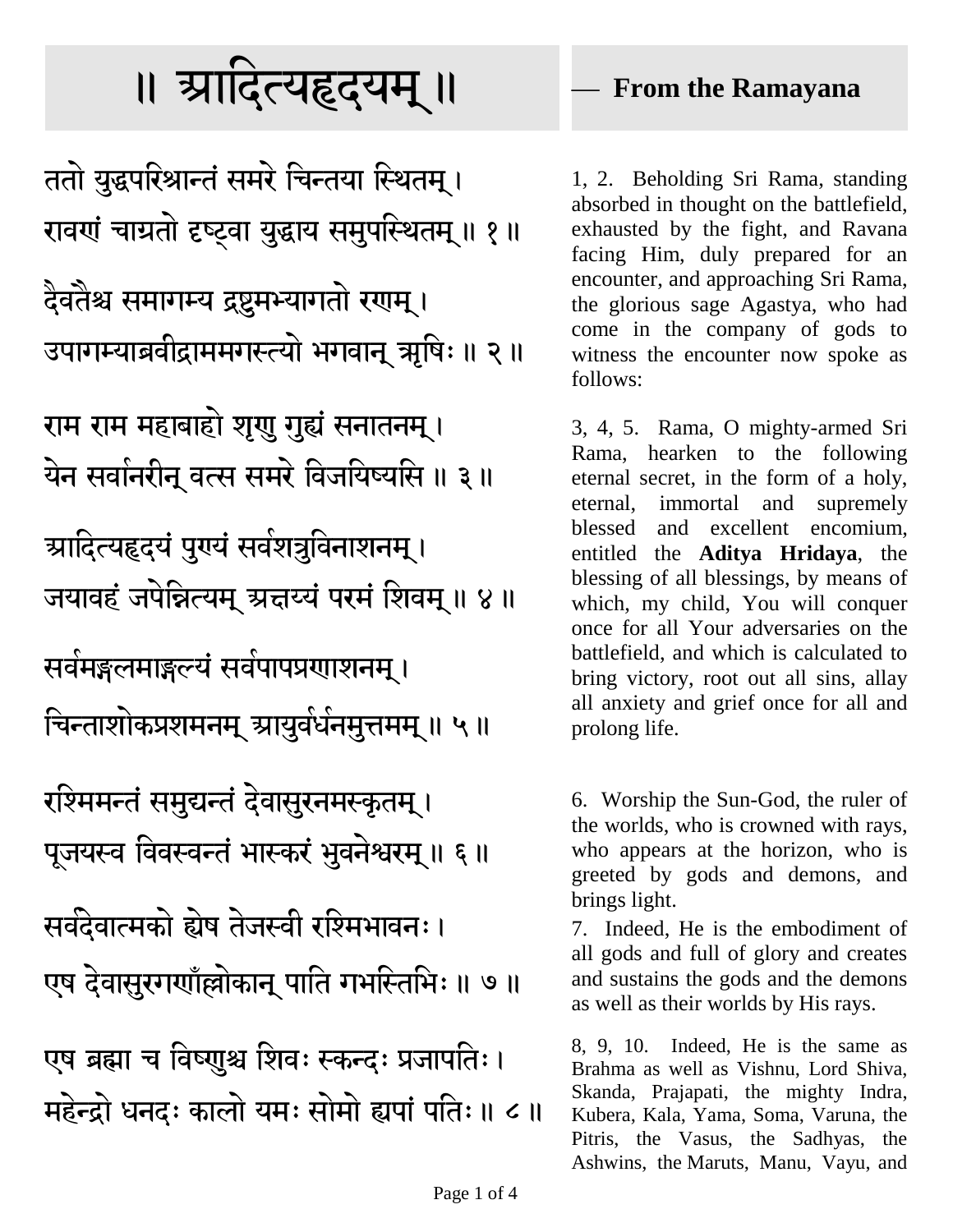पितरो वसवः साध्या ह्यश्विनौ मरुतो मनुः। वायुर्वहिः प्रजाप्राण् त्र्युतुकर्ता प्रभाकरः ॥ ९ ॥ ग्र्यादित्यः सविता सूर्यः खगः पूषा गभस्तिमान् । सूवर्णसदृशो भानुर्हिरण्यरेता दिवाकरः ॥ १० ॥ हरिदश्वः सहस्रार्चिः सप्तसप्तिर्मरीचिमान् । तिमिरोन्मथनः शम्भुस्त्वष्टा मार्ताएड ग्रंशुमान् ॥ ११ ॥ हिरगयगर्भः शिशिरस्तपनो भास्करो रविः । ग्र्याभगोँऽदितेः पुत्रः शङ्खः शिशिरनाशनः॥ १२॥ <del>व्यो</del>मनाथस्तमोभेदी ऋग्यज़ुःसामपारगः । घनवृष्टिरपां मित्रो विन्ध्यवीथीप्लवङ्गमः ॥ १३ ॥ **ग्रातपी म**र्ण्डली मृत्युः पिङ्गलः सर्वतापनः । कविर्विश्वो महातेजाः रक्तः सर्वभवोत्तवः॥ १४ ॥ नत्तत्रग्रहताराणामधिपो विश्वभावनः । तेजसामपि तेजस्वी द्वादशात्मन् नमोऽस्तु ते ॥ १५ ॥ नमः पूर्वाय गिरये पश्चिमायाद्रये नमः। ज्योतिर्गणानां पतये दिनाधिपतये नमः॥ १६॥ जयाय जयभदाय हर्यश्राय तमो तमः । नमो नमः सहस्रांशो स्रादित्याय नमो नमः॥ १७॥

the god of Fire. He constitutes created beings, He is the life-breath, the source of the seasons, the store-house of light, an offspring of Aditi, the progenitor, the Sun-God, the courser in the heavens, the nourisher, the possessor of rays, the golden, the brilliant, the One whose energy constitutes the seed of the universe and the maker of day.

11, 12, 13, 14, 15. He has seven green horses, is myriad-rayed, full of rays, the destroyer of darkness, the source of happiness, the mitigator of suffering of His devotees, the infuser of life in the lifeless cosmic egg, all-pervading and the cause of the creation, preservation and destruction of the universe. He is blissful by nature, the ruler of all, the bringer of day and the Teacher. A son of Aditi, He bears the fire of dissolution in His womb, is bliss personified and all-enveloping, the destroyer of cold, the lord of the heavens, the disperser of darkness, a master of the three Vedas, the sender of thick showers and the friend of water. He courses swiftly along His own orbit, carries in Him the resolve to evolve the universe and is adorned with a circle of rays. He is death, tawny and the destroyer of all. He is omniscient, all-formed, endowed with extraordinary brilliance, coppery, the source of all evolutes, the controller of lunar mansions, planets and stars, the creator of all, the resplendent among the splendid. O God, appearing in twelve forms, hail to You!

16. Hail to the eastern mountain and hail to the western mountain. Hail to the lord of hosts of luminaries, the lord of the day.

17. Hail to the giver of victory, hail to the joy born of victory! Hail to the God having green horses. Hail, hail to You with thousands of rays! Hail, hail to You, son of Aditi!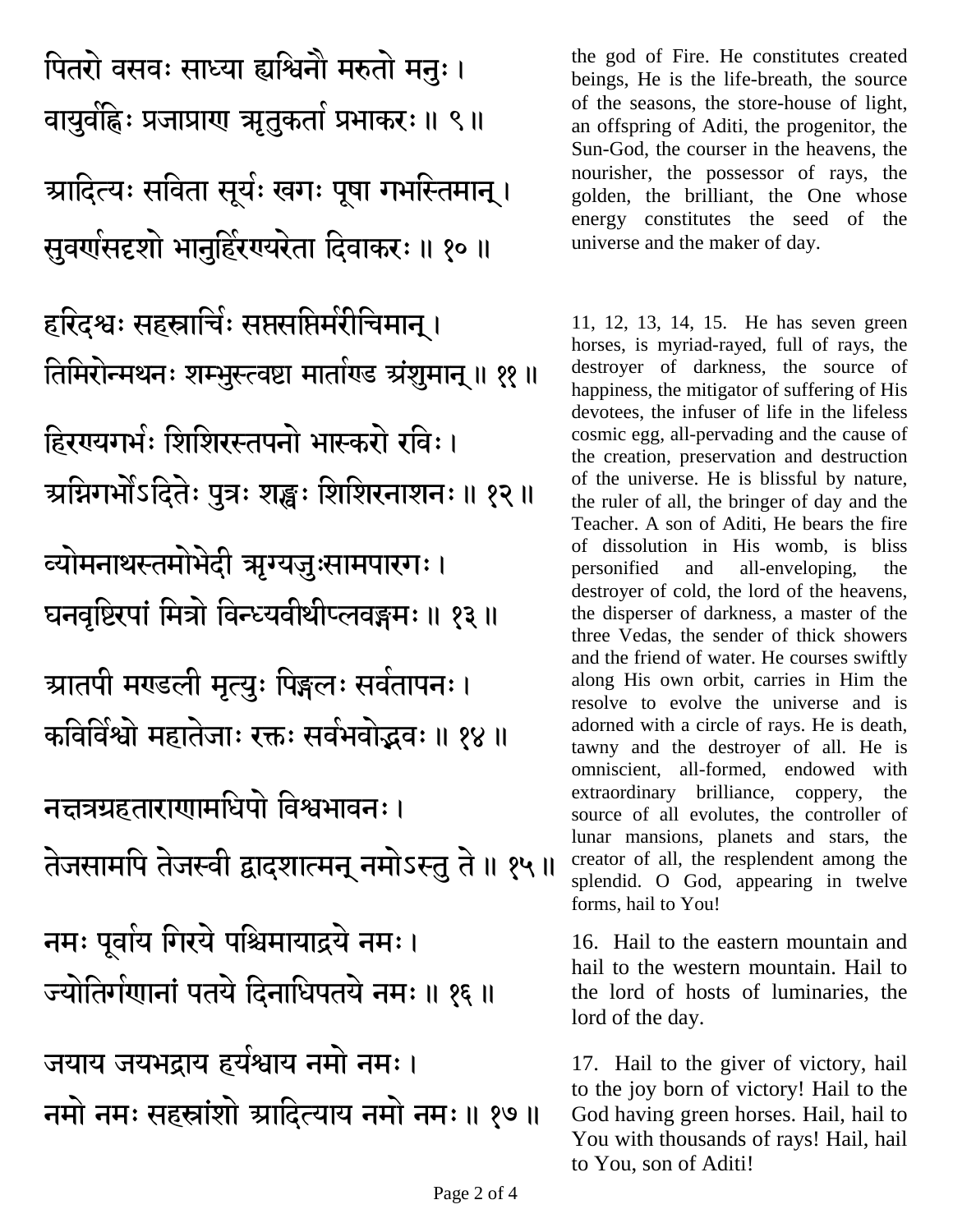एनमापत्सु कुच्छ्रेषु कान्तारेषु भयेषु च । कीर्तयन् पुरुषः कश्चिन्नावसीदति राघव ॥ २५ ॥ 25. No individual celebrating the aforesaid Lord in strait, in difficulties, in the woos as well as in times of peril comes to grief, O scion of Raghu!

24. Nay, He comprises the gods as well as the sacrifices as also the fruit of sacrifices. Again, He is the Supreme Controller of activities which are found in all living beings.

showers. 23. Planted in created beings, he remains awake when they have fallen asleep. Nay, He Himself is the act of pouring oblations into the sacred fire as well as the fruit attained by those who pour such oblations.

incarnate, the onlooker of the world! 22. The aforesaid Lord alone actually destroys, brings into existence and sustains all that has come into being. He radiates heat by His rays and sends

God who is the ruler of lights! 21. Hail to You, possessing the luster of refined gold, the dispeller of ignorance, the architect of the universe, the uprooter of darkness, splendor

Sun-God, the light indwelling the solar orb, the resplendent one, the devourer of all, appearing in the form of Rudra. 20. Hail to the dispeller of darkness, the

destroyer of cold, the exterminator of foes, the One whose extent is immeasurable, the destroyer of the ungrateful, the

Shiva and Lord Vishnu! Hail to the

Hail to the awakener of the lotus! Hail to You, the fierce one! 19. Hail to the ruler of Brahma, Lord

18. Hail to the subduer of the senses, the valiant one! Hail to You as denoted by the mystic syllable OM!

नम उग्राय वीराय सारङ्गाय नमो नमः।

ब्रह्मेशानाच्युतेशाय सूर्यायादित्यवर्चसे । भास्वते सर्वभद्ताय रौद्राय वपुषे नमः॥ १९॥

कृतघ्नघ्नाय देवाय ज्योतिषां पतये नमः॥ २०॥

तमस्तमोऽभितिघाय रुचये लोकसात्तिगो ॥ २१ ॥

पायत्येष तपत्येष वर्षत्येष गभस्तिभिः ॥ २२ ॥

एष एवाग्निहोत्रं च फलं चैवाग्निहोत्रिणाम् ॥ २३॥

यानि कृत्यानि लोकेषु सर्व एष रविः प्रभुः॥ २४॥

फलश्नुतिः ॥

तमोघ्नाय हिमघ्नाय शत्रुघ्नायामितात्मने ।

तप्तचामीकराभाय वह्नये विश्वकर्मणे ।

नाशयत्येष वे भूतं तदेव सृजति प्रभुः।

एष सुप्तेषु जागर्ति भूते<u>षु</u> परिनिष्ठितः ।

.<br>वेदाश्च कतवश्चेव कतूनां फलमेव च ।

-

नमः पद्मप्रबोधाय मार्ताएडाय नमो नमः ॥ १८ ॥